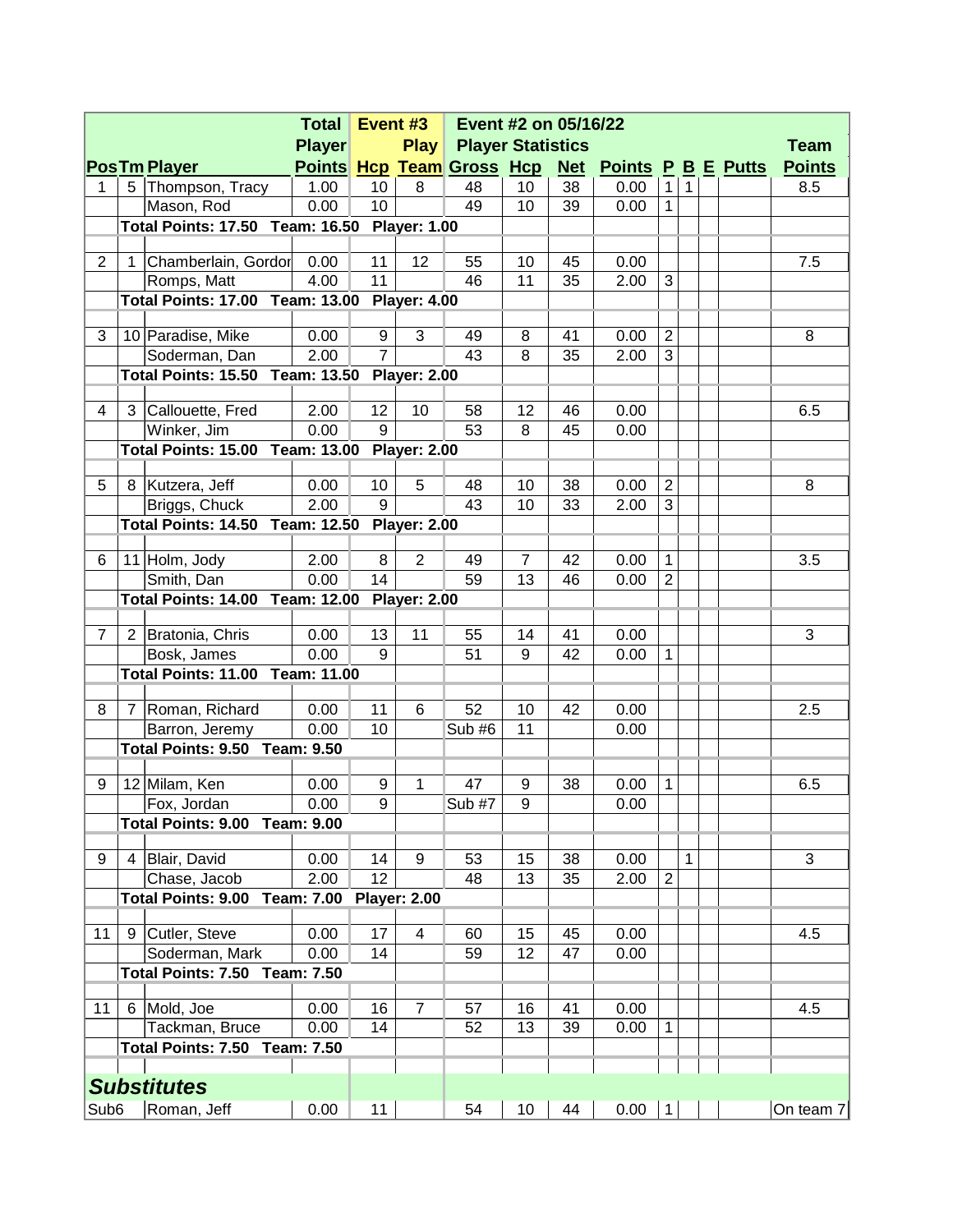| Sub. | Wavne<br>- Arts | 0.00 |  |  |  |  | 38 | $0.00\,$ |  |  |  | - - -<br>$\sim$ $\sim$<br>ົາ tea. |
|------|-----------------|------|--|--|--|--|----|----------|--|--|--|-----------------------------------|
|------|-----------------|------|--|--|--|--|----|----------|--|--|--|-----------------------------------|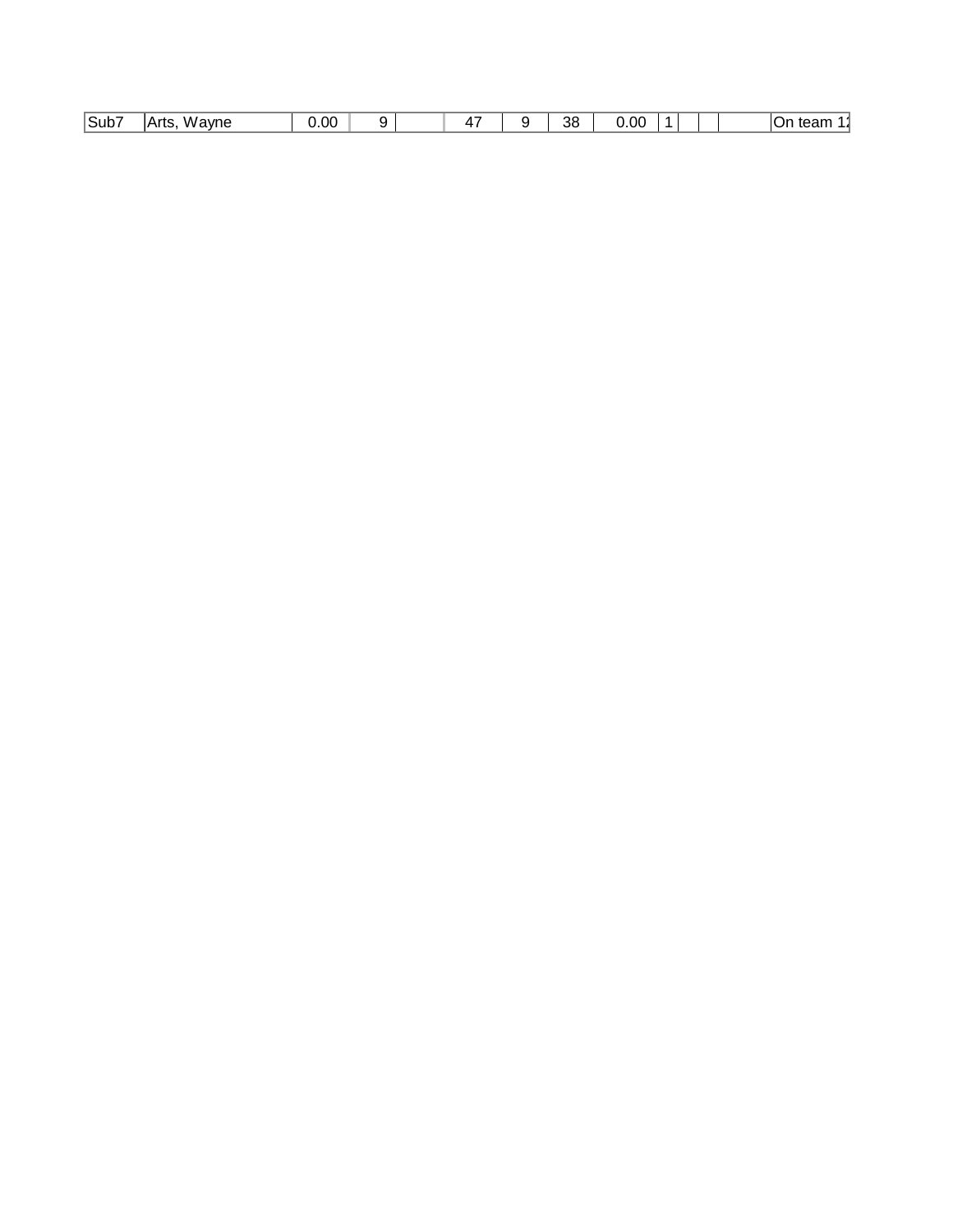